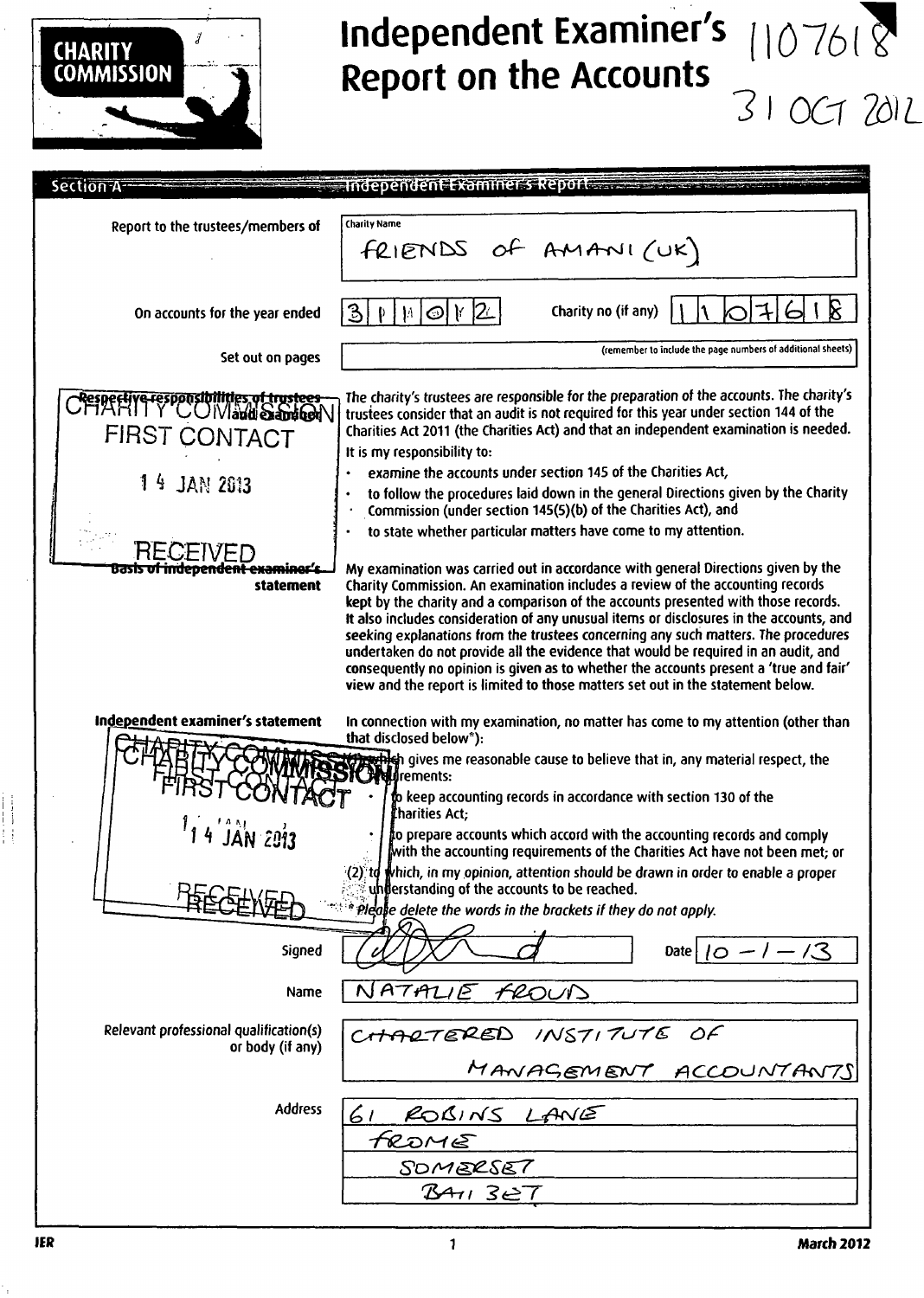Give here brief details of any items that the examiner wishes to disclose

 $\overline{a}$ 

 $\frac{1}{1}$ 

 $\begin{array}{c} \begin{array}{c} 1 \\ 1 \end{array} \\ \begin{array}{c} 1 \end{array} \end{array}$ 

### Only complete if the examiner needs to highlight material problems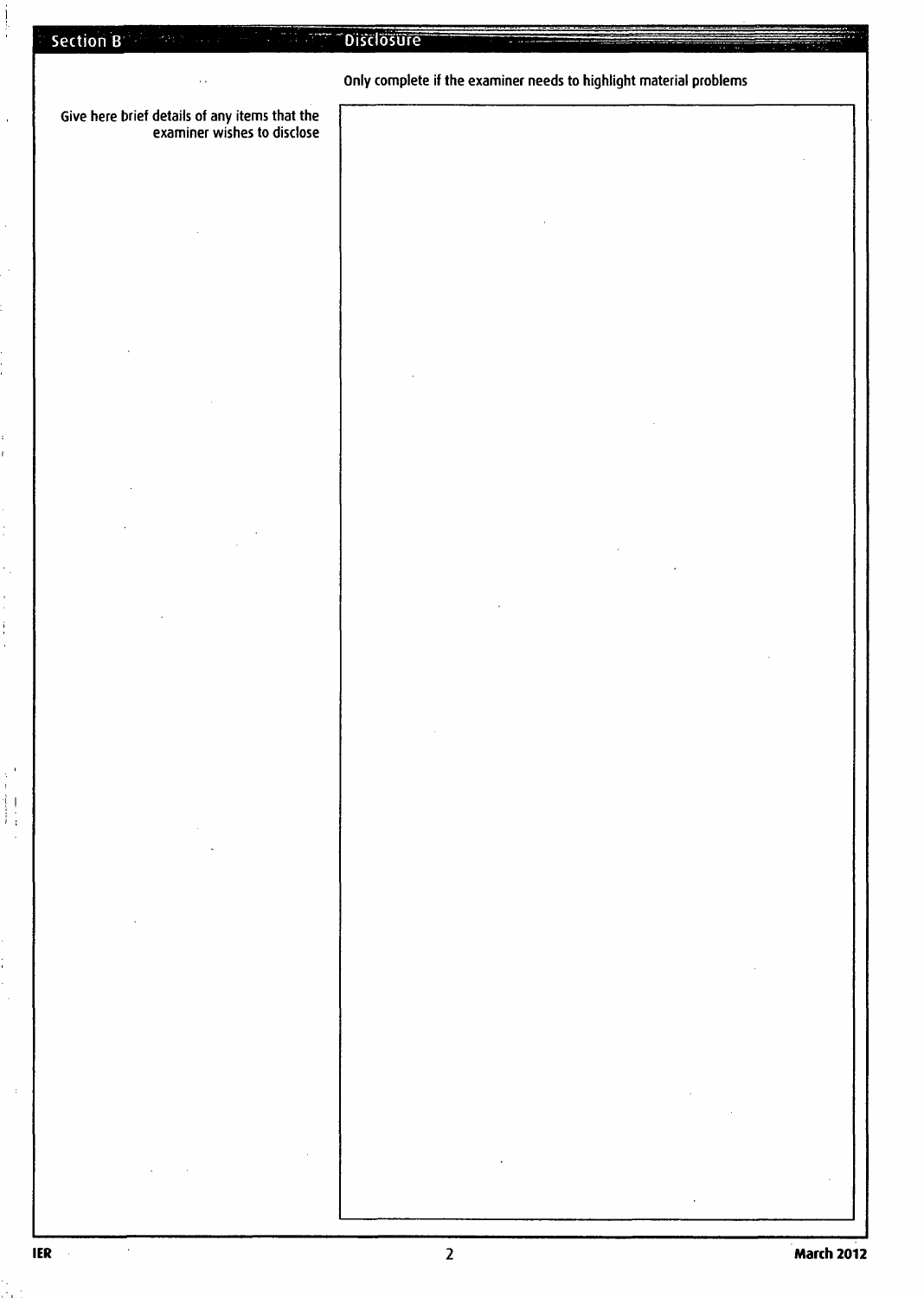

## **Annual Accounts for the period**

From (start date)  $\boxed{\mathcal{O}|\mathcal{V}|\mathcal{P}|\mathcal{A}}$  | | $\boxed{\mathcal{V}}$  to (end date)  $\boxed{3|\mathcal{V}|\mathcal{A}}$  |  $\boxed{\mathcal{O}|\mathcal{V}|2}$ 

 $6$ <sup> $($ </sup>  $\overline{\mathcal{S}}$ 

FRIENDS OF AMANI (VK) Charity Name

| Section A<br><b>The construction of the</b>                                  |                                  |            |                                   |                                        |                                |                                |                                |
|------------------------------------------------------------------------------|----------------------------------|------------|-----------------------------------|----------------------------------------|--------------------------------|--------------------------------|--------------------------------|
| Recommended<br>categories by<br>activity                                     | Details of<br>own<br>analysis    | gre        | <b>Unrestricted</b><br>funds<br>£ | <b>Restricted</b><br>income funds<br>£ | <b>Endowment</b><br>funds<br>£ | <b>Total</b><br>this year<br>£ | <b>Total</b><br>last year<br>£ |
| Incoming resources (Note 3)                                                  |                                  |            | F <sub>01</sub>                   | <b>F02</b>                             | <b>F03</b>                     | <b>F04</b>                     | <b>F05</b>                     |
| Incoming resources from<br>generated funds                                   |                                  |            | è                                 |                                        |                                |                                |                                |
| Voluntary income                                                             |                                  | 501        |                                   |                                        |                                |                                |                                |
| Activities for generating<br>funds                                           |                                  | <b>S02</b> | 117509                            |                                        |                                |                                | 172,482                        |
| <b>Investment income</b>                                                     |                                  | 503        |                                   |                                        |                                |                                |                                |
| Incoming resources from<br>charitable activities                             |                                  | \$04       |                                   |                                        |                                |                                |                                |
| Other incoming resources                                                     |                                  | 505        |                                   |                                        |                                |                                |                                |
|                                                                              | Total incoming resources 506     |            | 117509                            |                                        |                                |                                | 172,482                        |
| <b>Resources expended (Notes 4-8)</b>                                        |                                  |            |                                   |                                        |                                |                                |                                |
| <b>Costs of generating funds</b>                                             |                                  |            |                                   |                                        |                                |                                |                                |
| Costs of generating<br>voluntary income                                      |                                  | 507        | 4152                              |                                        |                                |                                | 11,931                         |
| <b>Fundraising trading costs</b>                                             |                                  | 508        |                                   |                                        |                                |                                |                                |
| Investment management<br>costs                                               |                                  | <b>SO9</b> |                                   |                                        |                                |                                |                                |
| <b>Charitable activities</b>                                                 |                                  | <b>S10</b> | 109,309                           |                                        |                                |                                | 96,626                         |
| <b>Governance costs</b>                                                      |                                  | <b>S11</b> |                                   |                                        |                                |                                |                                |
| Other resources expended                                                     |                                  | 512        |                                   |                                        |                                |                                |                                |
|                                                                              | <b>Total resources expended</b>  | 513        | 113,461                           |                                        |                                |                                | 108,557                        |
| Net incoming/(outgoing) resources                                            | <b>before transfers</b>          | 514        | 4048                              |                                        |                                |                                | 63,925                         |
| Gross transfers between funds                                                |                                  | 515        |                                   |                                        |                                |                                |                                |
| Net incoming/(outgoing) resources<br>before other recognised gains/(losses)  |                                  | <b>S16</b> | 4048                              |                                        |                                |                                | 63,925                         |
| Other recognised gains/(losses)                                              |                                  |            |                                   |                                        |                                |                                |                                |
| Gains and losses on revaluation of fixed<br>assets for the charity's own use |                                  | <b>S17</b> |                                   |                                        |                                |                                |                                |
| Gains and losses on investment assets                                        |                                  | 518        |                                   |                                        |                                |                                |                                |
|                                                                              | <b>Net movement in funds</b> S19 |            | 4048                              |                                        |                                |                                | 63925                          |
| <b>Total funds brought forward</b>                                           |                                  | 520        |                                   |                                        |                                |                                | 431,315                        |
|                                                                              | Total funds carried forward S21  |            |                                   |                                        |                                |                                | 495,23                         |

à.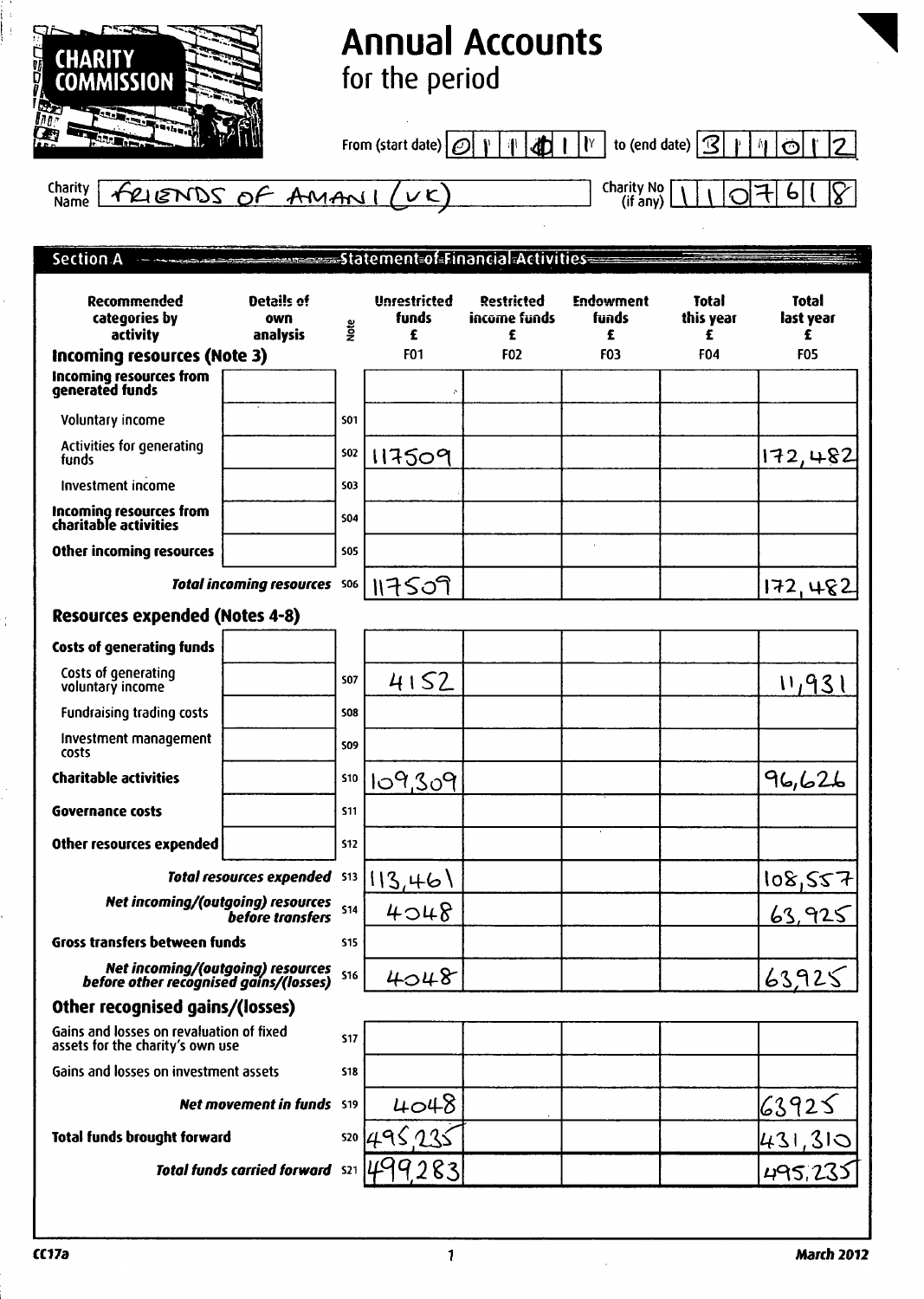| <b>Section B</b>                                                         |            | <b>Balance sheet</b>                     |                                        |                                |                                |                                |
|--------------------------------------------------------------------------|------------|------------------------------------------|----------------------------------------|--------------------------------|--------------------------------|--------------------------------|
|                                                                          | <b>g</b>   | <b>Unrestricted</b><br><b>funds</b><br>£ | <b>Restricted</b><br>income funds<br>£ | <b>Endowment</b><br>funds<br>£ | <b>Total</b><br>this year<br>£ | <b>Total</b><br>last year<br>£ |
| <b>Fixed assets</b>                                                      |            | F01                                      | F <sub>02</sub>                        | <b>F03</b>                     | <b>F04</b>                     | <b>F05</b>                     |
| <b>Tangible assets</b><br>(Note 9)                                       | <b>B01</b> |                                          |                                        |                                |                                |                                |
|                                                                          | <b>B02</b> |                                          |                                        | $\cdot$                        |                                |                                |
| (Note 10)<br><b>Investments</b>                                          | 803        |                                          |                                        |                                |                                |                                |
| Total fixed assets B04                                                   |            |                                          |                                        |                                |                                |                                |
| <b>Current assets</b>                                                    |            |                                          |                                        |                                |                                |                                |
| Stock and work in progress                                               | <b>B05</b> |                                          |                                        |                                |                                |                                |
| <b>Debtors</b><br>(Note 11)                                              | <b>B06</b> |                                          |                                        |                                |                                |                                |
| (Short term) investments                                                 | <b>B07</b> |                                          |                                        |                                |                                |                                |
| Cash at bank and in hand $3 \mathsf{A} \subset \mathsf{S} \$             | <b>B08</b> |                                          |                                        |                                |                                |                                |
| MONEY MKTS<br>Total current assets B09                                   |            | 283                                      |                                        |                                |                                |                                |
| <b>Creditors: amounts falling</b>                                        |            |                                          |                                        |                                |                                |                                |
| (Note 12) B10<br>due within one year                                     |            |                                          |                                        |                                |                                |                                |
| Net current assets/(liabilities)                                         | <b>B11</b> | 19.283                                   |                                        |                                |                                | 495, <u>235</u>                |
| Total assets less current liabilities B12                                |            | 499,283                                  |                                        |                                |                                | 495,235                        |
| <b>Creditors: amounts falling</b><br>(Note 12) B13<br>due after one year |            |                                          |                                        |                                |                                |                                |
| Provisions for liabilities and charges                                   | <b>B14</b> |                                          |                                        |                                |                                |                                |
|                                                                          |            | Net assets $815/499/283$                 |                                        |                                |                                | 49523.                         |
| <b>Funds of the charity</b>                                              |            |                                          |                                        |                                |                                |                                |
| <b>Unrestricted funds</b>                                                | <b>B16</b> |                                          |                                        |                                |                                |                                |
|                                                                          | <b>B17</b> |                                          |                                        |                                |                                |                                |
| <b>Restricted income funds</b><br>(Note 13)                              | 818        |                                          |                                        |                                |                                |                                |
| <b>Endowment funds</b><br>(Note 13)                                      | <b>B19</b> |                                          |                                        |                                |                                |                                |
| Total funds B20                                                          |            |                                          |                                        |                                |                                |                                |
|                                                                          |            | 499,283                                  |                                        |                                |                                | 495,235                        |
|                                                                          |            |                                          |                                        |                                |                                |                                |
| Signed by one or two trustees on behalf<br>of all the trustees           |            | Signature                                |                                        | Print name                     |                                | Date of approval               |
|                                                                          |            |                                          |                                        | M. CRABB                       |                                | $10 - 1 - 13$                  |
|                                                                          |            |                                          |                                        |                                |                                |                                |
|                                                                          |            |                                          |                                        |                                |                                |                                |

 $\mathbf{u}$ 

i<br>In

ř.

 $\hat{\mathbf{r}}$ 

Ŷ,

 $\frac{1}{2}$  $\hat{\mathcal{L}}$ 

 $\frac{1}{2}$  ,

 $\begin{array}{c} \left\{ \begin{array}{c} 1 \\ 1 \end{array} \right\} \\ \left\{ \begin{array}{c} 1 \\ 1 \end{array} \right\} \end{array}$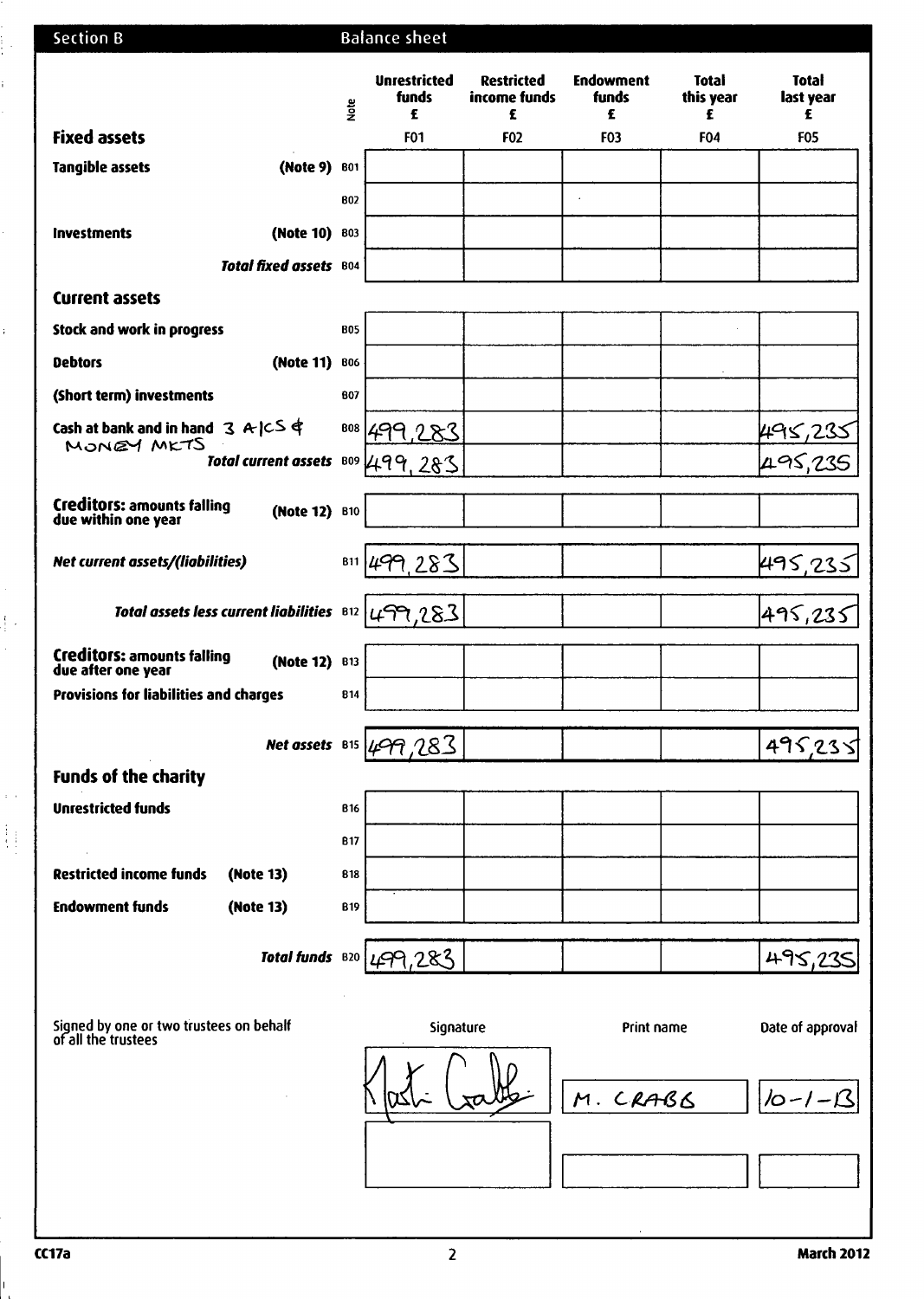

# **Trustees' Annual Report**  for the period

From l (start date) | Q | f |\*f | { \ | 1 / 1 to (end date) | £ | / <sup>J</sup> | I I £ I /' I 2

| Section A                                            | Reference and administration details |                                      |                                                                     |
|------------------------------------------------------|--------------------------------------|--------------------------------------|---------------------------------------------------------------------|
| Charity name                                         | FRIENDS                              |                                      |                                                                     |
| Other names the charity is known by                  |                                      |                                      |                                                                     |
| Registered charity number (if any)                   | Ω                                    |                                      |                                                                     |
| Charity's principal address                          | ITTLE THATCH                         |                                      |                                                                     |
|                                                      | CHILHAMPTON                          |                                      |                                                                     |
|                                                      | UTSHIRE                              | Postcode                             | $\mathsf{S}^{\scriptscriptstyle\mathsf{I}}$<br>N                    |
| Names of the charity trustees who manage the charity |                                      |                                      |                                                                     |
| <b>Trustee Name</b>                                  | Office (if any)                      | Dates acted if not for<br>whole year | Name of person (or body)<br>entitled to appoint<br>trustee (if any) |
| PARE<br>MARTIN<br>1                                  | TREASURER                            |                                      |                                                                     |
| $\mathbf{z}$                                         |                                      |                                      |                                                                     |
| 3                                                    |                                      |                                      |                                                                     |
| 4                                                    |                                      |                                      |                                                                     |
| 5                                                    |                                      |                                      |                                                                     |
| 6<br>7                                               |                                      |                                      |                                                                     |
| 8                                                    |                                      |                                      |                                                                     |
| 9                                                    |                                      |                                      |                                                                     |
| 10                                                   |                                      |                                      |                                                                     |
| 11                                                   |                                      |                                      |                                                                     |
|                                                      |                                      |                                      |                                                                     |
| 13                                                   |                                      |                                      |                                                                     |
| 14                                                   |                                      |                                      |                                                                     |
| 15                                                   |                                      | $\hat{\mathbf{v}}$                   |                                                                     |
| 16                                                   |                                      |                                      |                                                                     |
| 17                                                   |                                      |                                      |                                                                     |
| 18                                                   |                                      |                                      |                                                                     |
| 19<br>20                                             |                                      |                                      |                                                                     |
|                                                      |                                      |                                      |                                                                     |

Names of the trustees for the charity, if any (for example, any custodian trustees)

| <b>Name</b>           | Dates acted if not for whole year |
|-----------------------|-----------------------------------|
| HAYILTON              |                                   |
| CATHERINE<br>$\Delta$ |                                   |
|                       |                                   |

 $\begin{bmatrix} 1 \\ 1 \end{bmatrix}$ 

 $\bar{U}$  :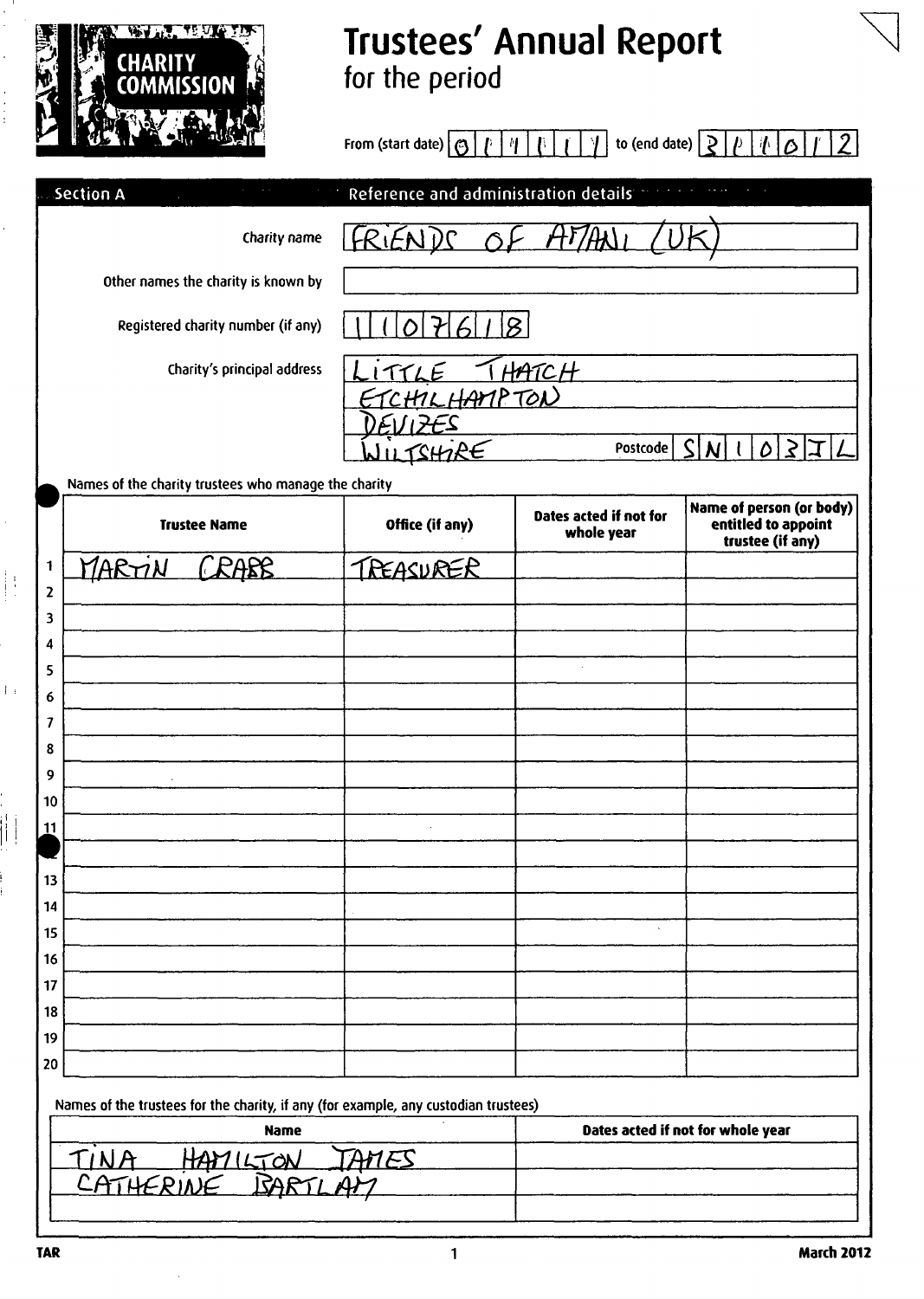|  | Section A |  |
|--|-----------|--|
|  |           |  |

 $\frac{1}{2}$ 

l,

l,

 $\ddot{\phantom{0}}$ 

 $\hat{\mathbf{y}}$  ).

 $\begin{array}{c} 0 \\ 0 \\ 0 \\ 0 \\ 0 \end{array}$ 

 $\frac{1}{2}$  ,

 $\frac{1}{\sqrt{2}}$  $\sim$   $\sim$ 

 $\begin{array}{c} \begin{array}{c} \begin{array}{c} \begin{array}{c} \end{array} \\ \begin{array}{c} \end{array} \\ \begin{array}{c} \end{array} \\ \begin{array}{c} \end{array} \\ \begin{array}{c} \end{array} \end{array} \end{array}$ 

 $\frac{1}{2}$  $\mathbf{r}$ 

### Reference and administration details (continued)

| Names and addresses of advisers (optional information)                                          |              |                                                 |  |
|-------------------------------------------------------------------------------------------------|--------------|-------------------------------------------------|--|
| <b>Type of adviser</b>                                                                          | <b>Name</b>  | <b>Address</b>                                  |  |
|                                                                                                 |              |                                                 |  |
|                                                                                                 |              |                                                 |  |
|                                                                                                 |              |                                                 |  |
|                                                                                                 |              |                                                 |  |
| Name of chief executive or names of senior staff members (optional information)                 |              |                                                 |  |
|                                                                                                 |              |                                                 |  |
| <b>Section B</b>                                                                                |              | .Structu <u>re, governance and management .</u> |  |
| Description of the charity's trusts                                                             |              |                                                 |  |
| Type of governing document<br>(eg trust deed, constitution                                      | CONSTITUTION |                                                 |  |
|                                                                                                 |              |                                                 |  |
| How the charity is constituted<br>(eg trust, association, company)                              | ASSOCIATION. |                                                 |  |
| <b>Trustee selection methods</b>                                                                | APBONTED     | <u> TRUSTEES</u> .                              |  |
| (eg appointed by, elected by)                                                                   |              |                                                 |  |
| Additional governance issues (optional information                                              |              |                                                 |  |
| You may choose to include additional<br>information, where relevant, about:                     |              |                                                 |  |
| · policies and procedures adopted for the<br>induction and training of trustees;                |              |                                                 |  |
| • the charity's organisational structure and any<br>wider network with which the charity works; |              |                                                 |  |
| · relationship with any related parties;                                                        |              |                                                 |  |
| · trustees' consideration of major risks and the<br>system and procedures to manage them.       |              |                                                 |  |
|                                                                                                 |              |                                                 |  |
|                                                                                                 |              |                                                 |  |
|                                                                                                 |              |                                                 |  |
|                                                                                                 |              |                                                 |  |
|                                                                                                 |              |                                                 |  |
|                                                                                                 |              |                                                 |  |
|                                                                                                 |              |                                                 |  |
|                                                                                                 |              |                                                 |  |
|                                                                                                 |              |                                                 |  |
|                                                                                                 |              |                                                 |  |
|                                                                                                 |              |                                                 |  |
|                                                                                                 |              |                                                 |  |
|                                                                                                 |              |                                                 |  |
|                                                                                                 |              |                                                 |  |
|                                                                                                 |              |                                                 |  |
|                                                                                                 |              |                                                 |  |

 $\bar{\gamma}$ 

 $\hat{\boldsymbol{\beta}}$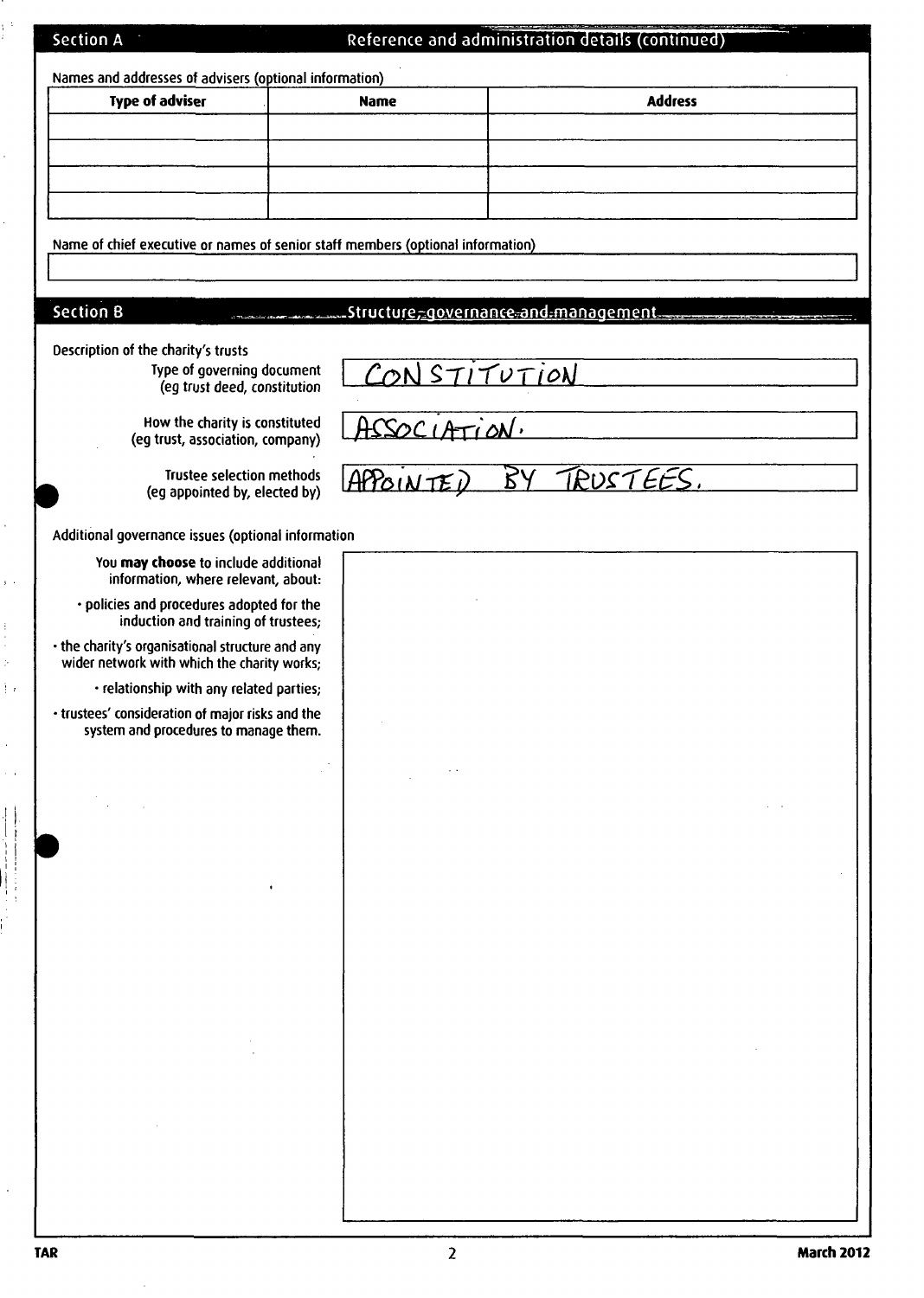Section C

#### Objectives and activities

Summary of the objects of the charity set out in its governing document

Summary of the main activities undertaken for the public benefit in relation to these objects (include within this section the statutory declaration that trustees have had regard to the guidance issued by the Charity Commission on public benefit)

in any past of the world. Raising money for the Amani have<br>for street children in Noshi, Tanpanier

To relive poverty, distress x suffering

Additional details of objectives and activities (optional information)

You may choose to include further statements, where relevant, about: • policy on grantmaking policy programme related investment, • contribution made by volunteers

#### Achievements and performance

Summary of the main achievements of the charity during the year

Sectioh.D

Although income was down from the Wevious year (an exceptional year) raised over EL,000 more than we spent. The dispute with the builder of the Amain home continues and nou seems kel*u* a sel will need Dan Delan Con the Friends of Amani reserves. (As neutioned in the 2009 return this was reason for building up these resences